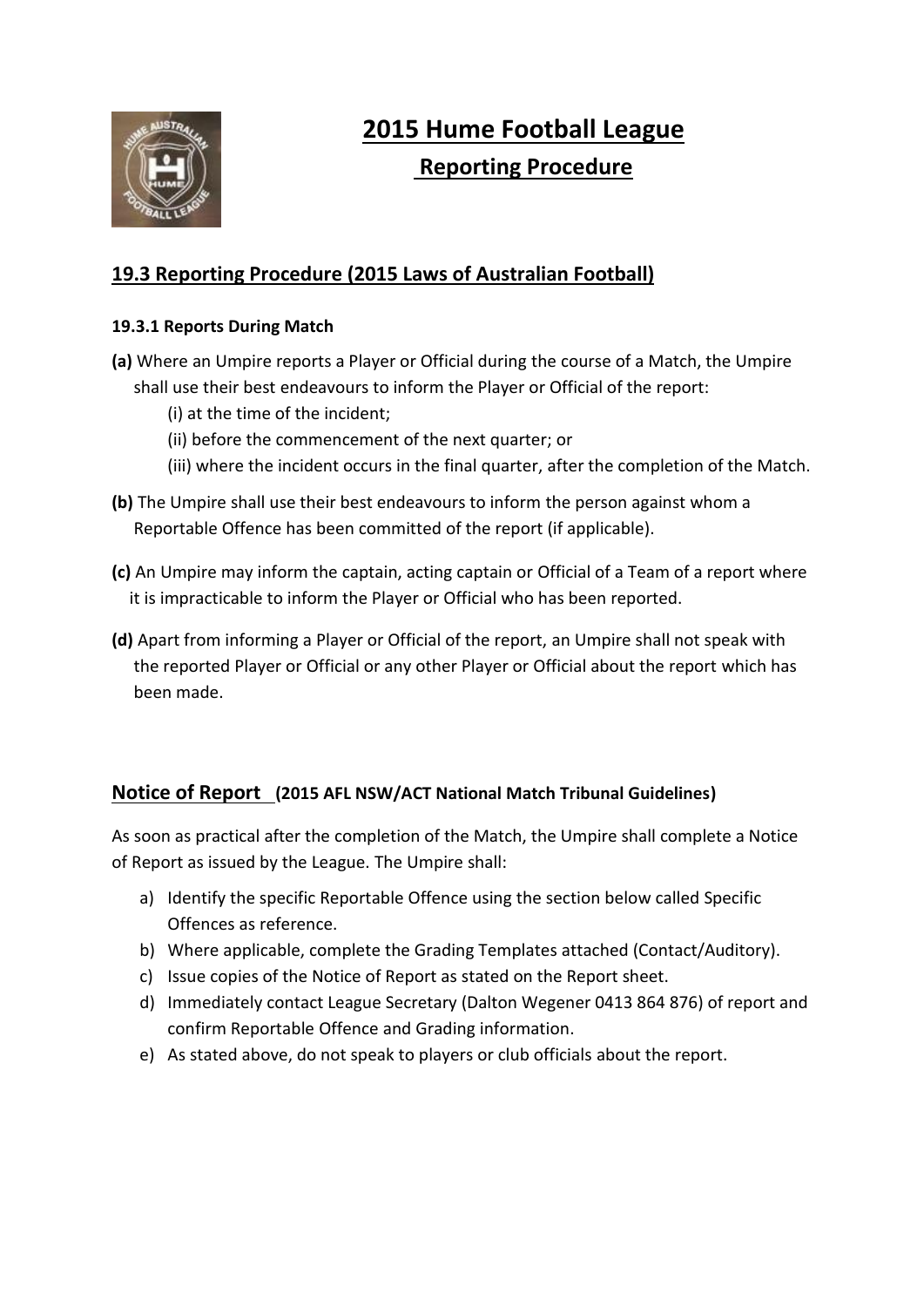#### **19.2.2 Specific Offences (2015 Laws of Australian Football)**

Any of the following types of conduct is a Reportable Offence:

(a) intentionally or carelessly;

- (i) striking another person;
- (ii) kicking another person;
- (iii) kneeing another person;
- (iv) stomping on another person;

(v) charging another person;

(vi) engaging in rough conduct against an opponent which in the circumstances is unreasonable;

(vii) bumping or making forceful contact to an opponent from front-on when that Player has their head down over the football;

(viii) head-butting an opponent or making contact to an opponent using the head;

(ix) eye-gouging an opponent or making unreasonable or

unnecessary contact to the eye region of an opponent;

(x) making unreasonable or unnecessary contact to the face of an opponent;

(xi) making unreasonable or unnecessary contact with an

injured Player;

(xii) scratching another person; or

(xiii) tripping another person whether by hand, arm, foot or leg;

(b) intentionally making contact with, or striking, an Umpire;

(c) attempting to make contact with, or strike, an Umpire;

(d) carelessly making contact with an Umpire;

(e) spitting at or on an Umpire;

- (f) spitting at or on another person;
- (g) attempting to strike another person;
- (h) attempting to kick another person;
- (i) attempting to trip another person whether by hand, arm,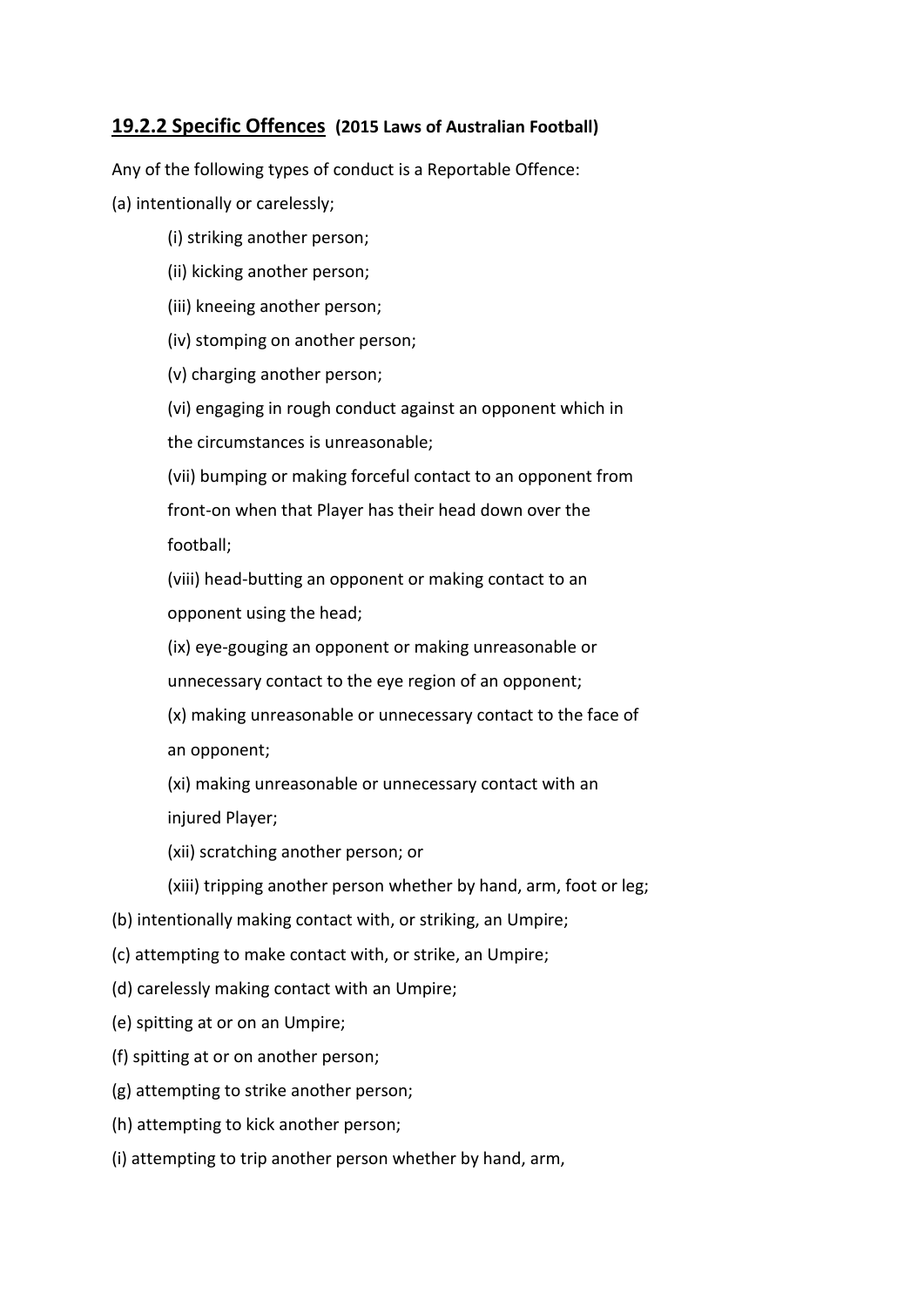foot or leg;

- (j) using abusive, insulting, threatening or obscene language;
- (k) using abusive, insulting or obscene language towards or in relation

to an Umpire;

- (l) behaving in an abusive, insulting, threatening or obscene manner
- towards or in relation to an Umpire;
- (m) disputing a decision of an Umpire;
- (n) use of an obscene gesture;
- (o) engaging in time wasting;
- (p) engaging in an act of staging;
- (q) engaging in a melee, except where a Player's sole intention is to
- remove a teammate from the incident;
- (r) instigating a melee;
- (s) wrestling another person;
- (t) pinching another person;
- (u) interfering with a Player kicking for goal;
- (v) kicking or otherwise causing the football to hit any part of a
- stadium roof's structure;
- (w) intentionally shaking a goal or behind post when another Player
- is preparing to Kick or is Kicking for Goal or after the Player has
- Kicked for Goal and the football is in transit;
- (x) failing to leave the Playing Surface when directed to do so by an Umpire;
- (y) wearing boots, jewellery and equipment prohibited under Law 9;
- or
- (z) engaging in any other act of misconduct or serious misconduct.

#### NOTE:

- a Player can bump an opponent's body from side-on but any contact forward of side-on will be deemed to be front-on;

- a Player with their head down in anticipation of winning possession of the football or after contesting the football will be deemed to have their head down over the football for the purposes of this law.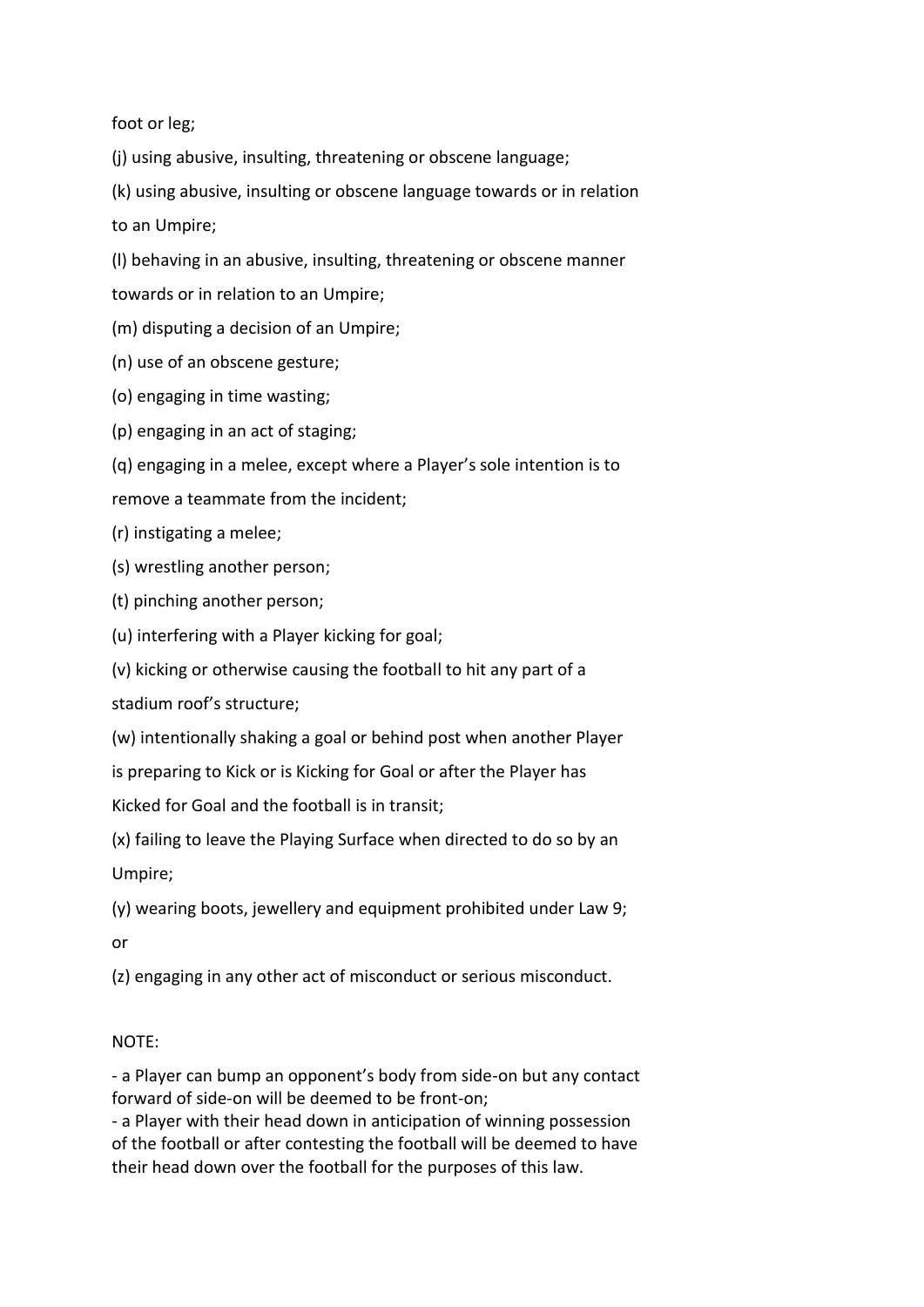### **Contact Offence Grading Template**

| <b>Conduct</b> | <b>Impact</b> | <b>Contact</b> | <b>Base Sanction</b> | <b>Early Guilty Plea</b> |  |
|----------------|---------------|----------------|----------------------|--------------------------|--|
| Intentional    | <b>Severe</b> | All            | <b>Tribunal</b>      | N/A                      |  |
|                | High          | High/Groin     | <b>Tribunal</b>      | N/A                      |  |
|                |               | <b>Body</b>    | <b>3 Matches</b>     | 2 Matches                |  |
|                | <b>Medium</b> | High/Groin     | <b>3 Matches</b>     | 2 Matches                |  |
|                |               | <b>Body</b>    | 2 Matches            | 1 Match                  |  |
|                | Low           | High/Groin     | 2 Matches            | 1 Match                  |  |
|                |               | <b>Body</b>    | 1 Match              | Reprimand                |  |
| Careless       | <b>Severe</b> | All            | <b>Tribunal</b>      | N/A                      |  |
|                | <b>High</b>   | High/Groin     | <b>3 Matches</b>     | 2 Matches                |  |
|                |               | Body           | 2 Matches            | 1 Match                  |  |
|                | <b>Medium</b> | High/Groin     | 2 Matches            | 1 Match                  |  |
|                |               | <b>Body</b>    | 1 Match              | Reprimand                |  |
|                | Low           | High/Groin     | 1 Match              | Reprimand                |  |
|                |               | <b>Body</b>    | 1 Match              | Reprimand                |  |

#### **Intentional conduct:**

A Player intentionally commits a Classifiable Offence if the Player engages in the conduct constituting the Reportable Offence with the intention of committing that offence.

#### **Careless conduct:**

A Player's conduct will be regarded as Careless where it constitutes a breach of the duty of care owed by the Player to all other Players. Each Player owes a duty of care to all other Players, Umpires and other persons (as applicable) not to engage in conduct which will constitute a Reportable Offence being committed against that other Player, Umpire or other person (as applicable). In order to constitute such a breach of that duty of care, the conduct